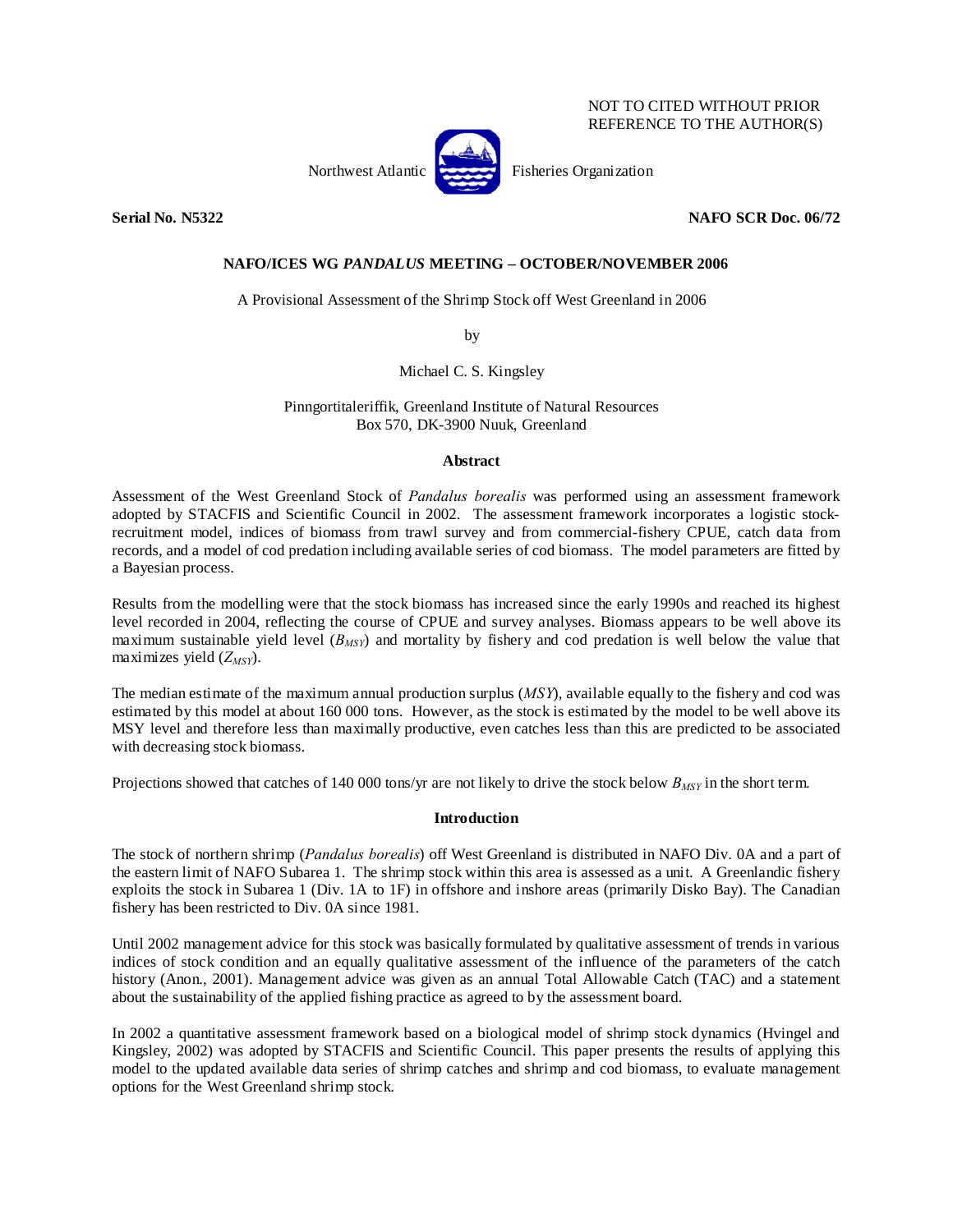Short-term (1-year) and medium-term (ten-year) projections of stock development were made for five levels of annual catch at 10 000-t intervals from 110 000 to 150 000 tons under the assumption that the cod stock remains at its current level, and the associated risks of transgressing reference parameters maximum sustainable yield levels of biomass (*BMSY*) and mortality (*ZMSY*), as well as a precautionary limit set at 30% of *Bmsy* were estimated.

Speculation is rife on the possible return of significant cod stocks to West Greenland, since recent increases in apparent biomass, while small in absolute terms, have been large in relative terms. The possible effects of a cod resurgence on the future trajectory of the shrimp stock are therefore of interest, but have not been investigated in detail in this assessment.

#### **Estimation of Parameters**

Parameters relevant for the assessment and management of the stock were estimated, based on a stochastic version of a surplus-production model that included an explicit term for predation by cod (*Gadus morhua*). The model was formulated in a state-space framework, and Bayesian methods were used to construct posterior likelihood distributions of the parameters. Model background, formulation, checking, validation and further details are given in Hvingel and Kingsley (2002). In the context of the present assessment, the model behaviour was not checked in great detail.

Absolute biomass estimates had relatively high variances. For management purposes therefore it is desirable to work with biomass on a relative scale in order to cancel out the uncertainty of the "catchability" parameters (the parameters that scale absolute stock size). Biomass, *B*, is thus measured relative to the biomass that yields Maximum Sustainable Yield, *BMSY*. The state equation describing the transition of shrimp biomass from one state, *t*, to the next, *t*+1 was:

$$
P_{t+1} = \left(P_t - \left(\frac{C_t + O_t}{B_{MSY}}\right) + \frac{mMSYP_t}{B_{MSY}(m-1)} \left(1 - \frac{P_t^{m-1}}{m}\right)\right) \cdot \exp(\nu)
$$

where *MSY* is the annualised value of the instantaneous maximum sustainable yield rate.  $P_t$  is the stock biomass relative to biomass at  $MSY(P_f=B_f/B_{MSY})$  in year *t*.  $C_t$  is the catch taken by the fishery and  $O_t$  is the consumption by cod, in year *t*. m is a shape parameter for the Pella-Tomlinson (1969) stock–recruitment curve: a value of 2 gives the standard logistic, or Schaefer (1954), trajectory<sup>1</sup>. The 'process errors', *v* are normally, independently and identically distributed with mean 0 and variance  $\sigma_v^2$ .

The model synthesized information from input priors (Hvingel and Kingsley 2002) (Fig. 3) and the following data: a 19-year series of a survey biomass indices of shrimp ≥17 mm CL (Wieland *et al*., 2004; Wieland and Bergström, 2005); a 31-year series of combined CPUE indices (Kingsley and Hvingel, 2005); a 52-year series of catches by the fishery (Hvingel, 2004; Hvingel and Kingsley, 2002); a 52-year series of a cod biomass estimates (Hvingel and Kingsley, 2002; Storr-Paulsen and Wieland, 2004, 2005); and a short series (4 years) of estimates of the shrimp biomass consumed by cod (Hvingel and Kingsley, 2002) based on stomach analysis (Grunwald, 1998) (Table 1; Fig. 1). The data link functions of the biomass indices were:

$$
CPUE_t = q_c B_{MSY} P_t \exp(\omega), \text{ for } t \in (1, 2, ..., N - 1), CPUE_N = q_c B_{MSY} P_N \exp(1.5\omega)
$$
  

$$
surv_t = q_s B_{MSY} P_t \exp(\kappa), \text{ for } t \in (2, 3, ..., N), surv_1 = q_s B_{MSY} P_t \exp(1.5\kappa)
$$

The catch rate (*CPUE<sub>t</sub>*) and survey (*surv<sub>t</sub>*) indices were scaled to "true" biomass by the catchability constants,  $q_c$  and  $q_s$ . Their error terms,  $\omega$  and  $\kappa$ , are normally, independently and identically distributed with mean 0 and variance  $\sigma_\omega^2$ and  $\sigma_{\kappa}^2$ . The standard error for the final year of the CPUE index was assumed to be 1.5 times the error for the rest of the series, as this data point is an interim one based on partial data for the year (the annual assessment takes place in November). Likewise the first year of the survey was assigned a 50% larger error than the rest of the series to allow for a learning process.

 $\overline{a}$ 

<sup>1</sup> previous years' analyses had estimated a stock-recruitment curve that was very close to logistic (*m* at 1.62, where the logistic would have 2, and the ratio of  $B_{msv}$  to  $K$  at 0.46, where the logistic would have 0.5), so the current year's analyses were carried out with *m* fixed at 2. This greatly speeds up the model-fitting process.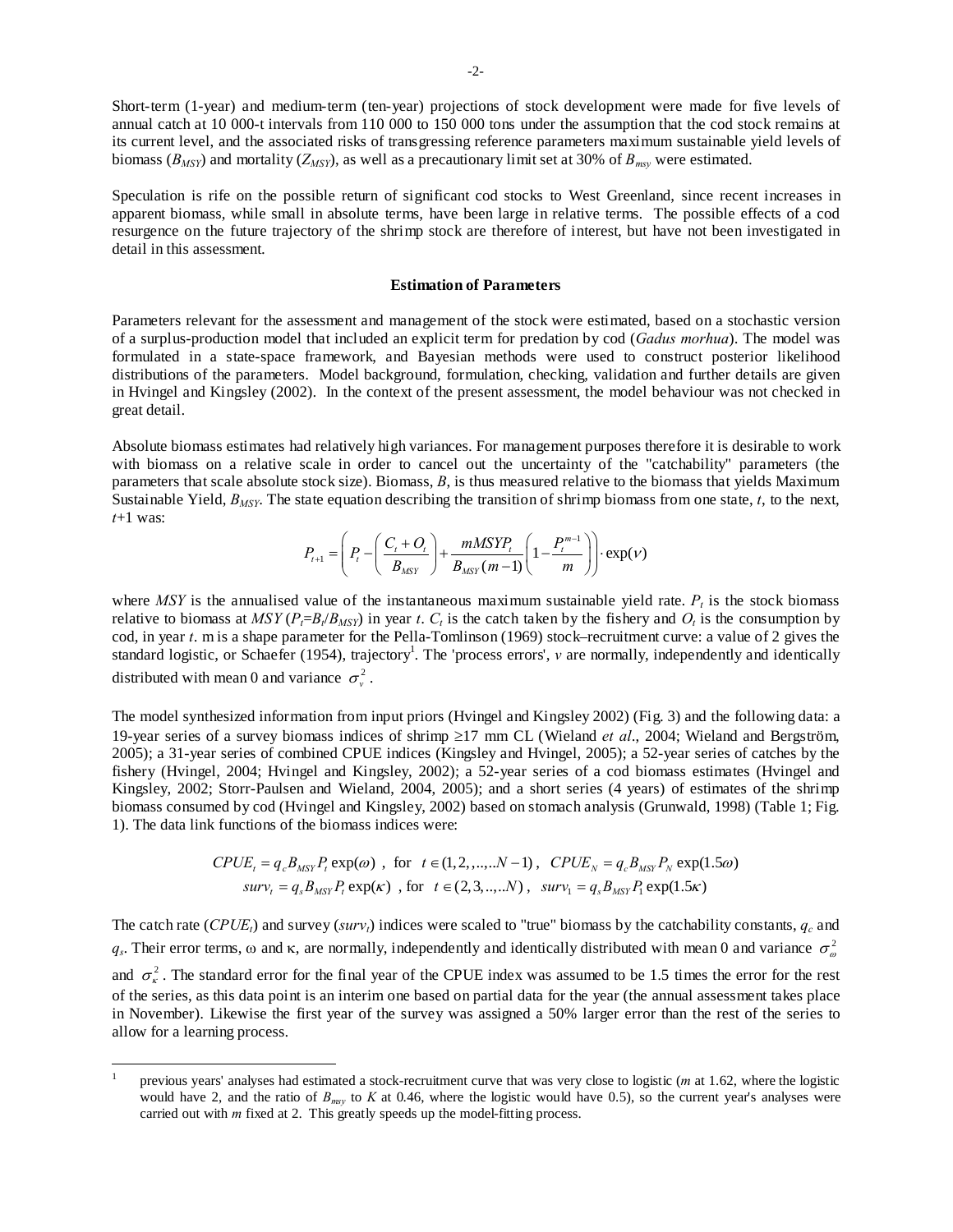Estimates of annual consumption rate of shrimp by cod were linked to the equations of shrimp stock dynamics through a Holling type III functional response function (Holling, 1959) and a series of cod biomass:

$$
O_t = cod_t \frac{V_{\text{max}} P_t^2}{P_t^2 + P_{50\%}^2} \exp(\tau)
$$

where  $O_t$  is total consumption in year *t*,  $V_{max}$  is the maximum consumption of prey per predator (kg·kg<sup>-1</sup>) reached at large prey biomass, and  $P_{50\%}$  is the prey biomass index at which the consumption is half of the maximum.  $cod_t$  is biomass of cod in year *t*. The error term,  $\tau$ , is normally, independently and identically distributed with mean 0 and variance  $\sigma^2$ .

The mortality caused by cod predation and fishery,  $Z$ , is scaled to  $Z_{MSY}$  (the combined fishing and predation mortality that yields *MSY*) for the same reasons as relative biomass was used instead of absolute. The equations for generating posteriors of the *Z-ratio* were:

$$
Zratio_t = \frac{Z_t}{Z_{MSY}} = \frac{-\ln\left(\frac{B_t - (C_t + O_t)}{B_t}\right)}{\frac{MSY}{B_{MSY}}}
$$

The model was fitted by Bayesian methods, the integration being carried out by Markov Chain Monte Carlo sampling. The sampling was burnt in for 50 000 iterations and then run for 240 000, every  $60<sup>th</sup>$  being retained. Of the resulting 40 000 iterations, every 20<sup>th</sup> was used in the final calculations giving sample sizes of 2000. As repeated runs were made with the same data, differing only in the future catches and predictions, there was opportunity to ensure that estimates of stock-dynamic parameters were stable.

The series of biomass estimates from the annual West Greenland bottom-trawl survey, revised in 2005 as a consequence of switching from the *Skjervøy 3000* trawl with bobbin ground gear to a Cosmos 2000 with rockhopper ground gear (Wieland 2005), was revised again following re-calculation of the track widths of the two trawls. This re-revised sequence was used in the updated assessment (Table 1). The cod biomass series used was also revised to include future values equal to the present estimate (Storr-Paulsen and Wieland, 2005; Wieland pers. comm.).

Otherwise in general differences in data analysis were kept to a minimum: the GLM procedures used to standardise the individual fleet series were changed little, and the Bayesian fitting routine for combining the CPUEs was merely updated with the revisions to the individual series.

Experience has shown that the model is sensitive to the estimates of the historical trajectory of the cod stock—the ability of the shrimp stock to withstand predation from a cod stock that in the 1950s and 60s may have been 1½-2 million tons appears to play a leading role in estimating its productivity. The cod-stock trajectory used in the present assessment is the same as that used previously (Hvingel and Kingsley, 2002; Kingsley and Hvingel, 2005) but using lower values, based on recent ICES surveys, for the most recent years than were used in 2005, and projecting forward with a 22.7-kt biomass.

### **Results, Model Performance**

The model produced a reasonable simulation of the observed data series (Fig. 2). The probabilities of getting a more extreme observation than the realised ones given in the two data series on stock size (Table 2) showed that the observations of CPUE did not lie in the tails of their posterior distributions. The survey series was generally less well estimated and especially the 1991, 1997 and 2003 values had relatively large residuals, relative to the estimated precision of the series, and small CPOs (Conditional Predictive Ordinate), even though the survey series was estimated to have lower precision than the CPUE series (Table 4).

Some of the parameters showed high linear correlations (Table 3). The major parameters of stock size and productivity—*K* and *MSY*—were positively correlated. The catchabilities of the CPUE series,  $q_c$  and of the survey series, *qs* had high positive correlation, as they are both fitting the modelled biomass series to observed index series,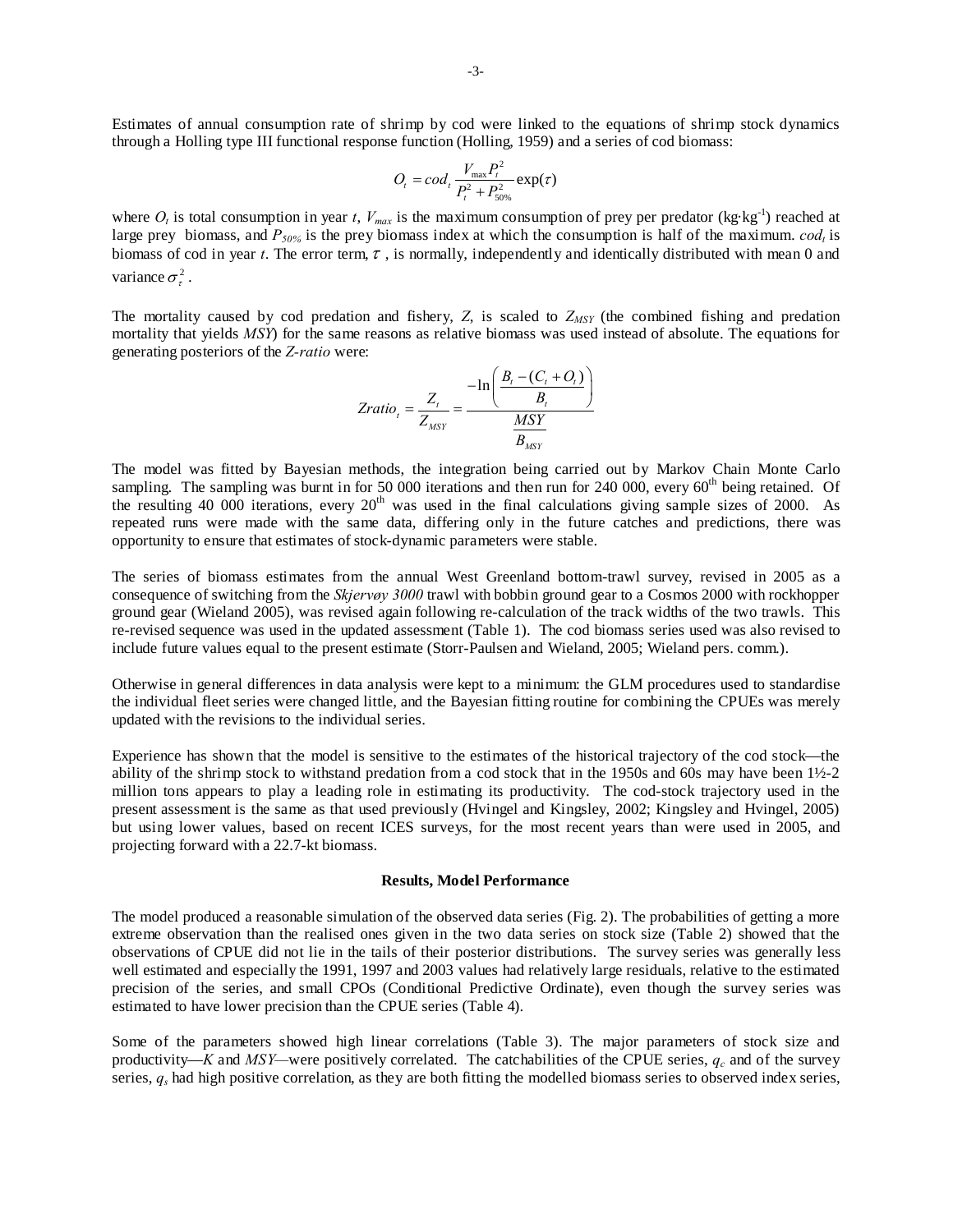and they were both negatively correlated with both *K* and *MSY*. These correlations meant that a large number of iterations were needed to secure a complete representation of the posterior distributions of the parameters.

The median estimate of the MSY was close to 160 Kt, slightly higher than the 150 estimated in 2004, itself higher than the 2004 value.; carrying capacity, which was poorly estimated, had a median estimate of 2 850 Kt, not very different from the estimate made in 2004. Survey catchability was estimated at 0.23, also not very different from the 2005 estimate of 0.28. Compared with the results from 2004, the stock is, and has been, larger, but has lower inherent productivity, but the results from the present analyses are overall similar to those obtained in 2005.

The estimated CV of the observed CPUE series, *ω*, had a median of about 8.2% and for the survey series, κ, of abour 15%—both similar to 2005. The process error, ν, had a median of 11.6% (Table 4). The parameter that acts as the main determinant of cod predation rate,  $P_{50\%}$  (biomass ratio at which the predator is 50% saturated), was estimated with a median at 2.93.

## **Assessment Results**

Estimates of the parameters governing the modelled predation by cod on the shrimp stock changed little between the 2005 assessment and the 2006 update. The assessment estimates that the stock is still above its MSY level, and also that the MSY is above recent catch levels.

The model estimated the yearly consumption of shrimp by cod to be relatively constant between about 30 and 80 000 tons all the way from 1956 to about 1983 (Fig. 3). The estimated consumption declined after 1960 as a result of a decline in cod abundance at West Greenland, but a short-lived resurgence of the cod stock in the late 1980s caused consumption to increase dramatically—estimated 107 000 t in 1987 and 93 000 t in 1988. The cod disappeared again at the beginning of the 1990s and estimates of consumption went to near zero (Fig. 4). In the most recent years slight increases in cod abundance have been noted in research trawl surveys in West Greenland waters. However, whether this is a beginning of a major return of cod to this ecosystem is still unclear. The present assessment estimates that cod consumed some 5 000 tons of shrimp in 2004, but the median estimate of predation increased to about 23 000 tons in 2005 and 20 000 tons in 2006 owing to the recent increase in the estimated cod biomass.

From the late 1970s to the mid-80s the estimated trajectory of the median estimate of 'biomass-ratio'  $(B_t/B_{MSP})$ plotted against 'mortality-ratio'  $(Z_t/Z_{\text{MSY}})$  (Fig. 4) was stable in a region of biomass 0.8-1.2 times  $B_{\text{MSY}}$  and mortality 0.4-0.8 times *ZMSY*. A brief return of high cod stocks in the late 1980s caused a short episode of mortality ratios rising to 1.4, with a corresponding decrease in the stock biomass. A steep decline in CPUE was noted at this time. After the cod collapsed again the mortality decreased, and after the late 1990s the biomass consequently increased and is modelled to have reached 1.7 times  $B_{MSY}$ . This corresponds to high catch rates and high survey estimates of biomass in the mid-2000s. Associated with a slight increase in the cod stock and high catches in 2005, mortality is modelled to have increased; future high catches accompanied by significant predation are forecast to bring biomass ratio down (Fig. 4).

The mortality ratio (*Z*-ratio, which includes mortality by fishing and predation by cod) has been below 1 for most of the time since 1974, except for the period affected by high cod predation in the late 1980s to early 1990s (Fig. 3) Since 1997, annual median *Z*-ratio has been stable at levels estimated at 0.6-0.8, i.e. below the value that maximises yield. The median estimate for 2006 is 0.72 with a 10% possibility that mortality is higher than it would be if the stock were stationary at the *MSY* level (Fig. 4).

The median estimate of the maximum annual production surplus, available equally to the fishery and to the cod (*MSY*) was estimated at 160 000 tons, not very precisely estimated, with upper and lower quartiles at 130 000 and 200 000 tons (Table 3).

Given the high probabilities of the stock being considerably above  $B_{MSY}$ , risk of stock biomass falling below this optimum level within a one-year perspective is low. Risks<sup>2</sup> associated with five possible catch levels for 2007 are as follows:

 $\overline{a}$ 

<sup>2</sup> 'risk' in this document includes all three of uncertainty of knowledge, uncertainty of prediction, and uncertainty of outcome.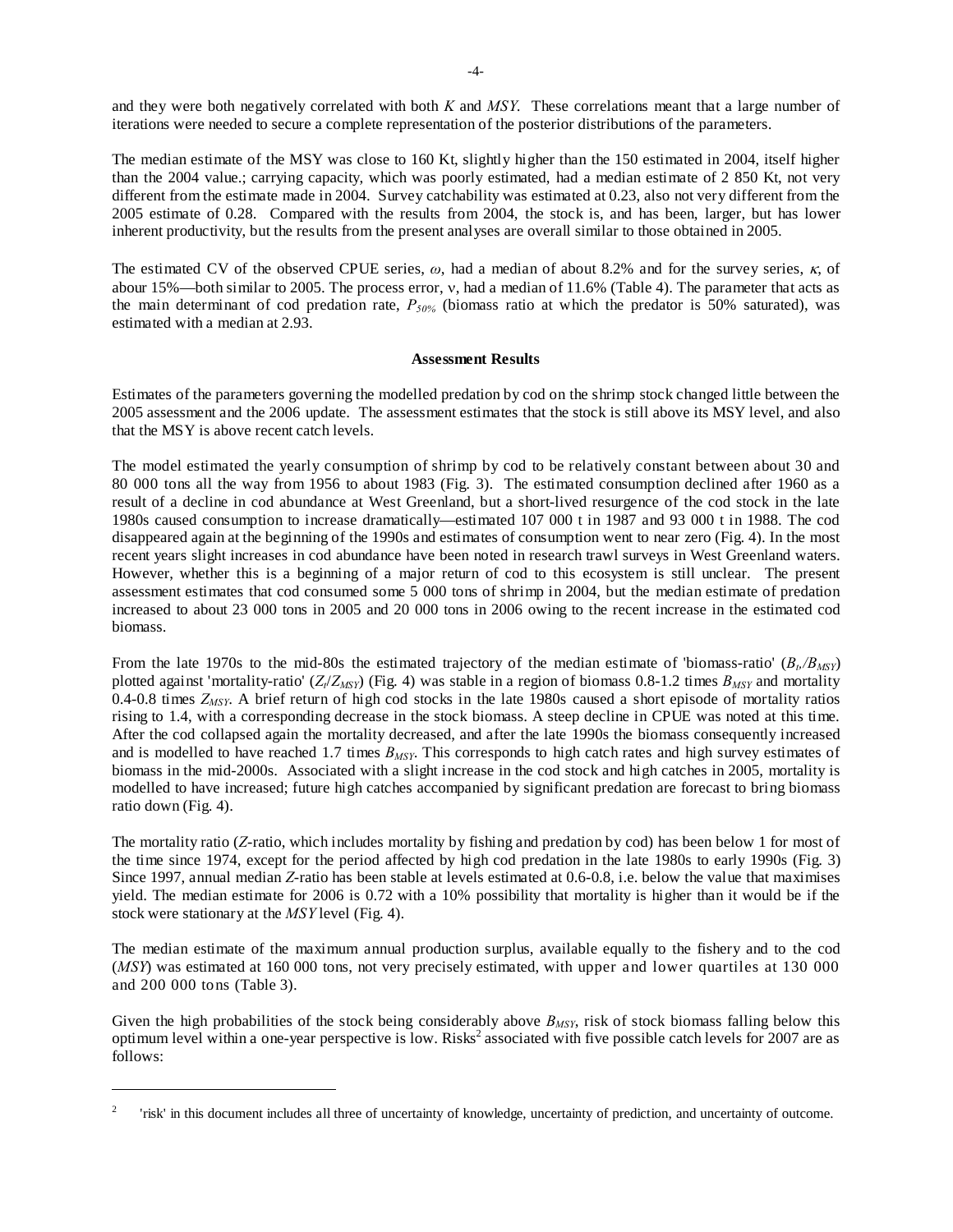| Catch option ('000 tons)        | 110     | 120     | 130     | 140     | 150     |
|---------------------------------|---------|---------|---------|---------|---------|
| Risk of falling below $B_{MSY}$ | 7.8%    | 7.8%    | 7.4%    | 7.8%    | 9.4%    |
| Risk of falling below $B_{lim}$ | $0.1\%$ | $0.1\%$ | $0.0\%$ | $0.1\%$ | $0.0\%$ |
| Risk of exceeding $Z_{MSY}$     | 2.9%    | 5.0%    | 8.4%    | 13.5%   | 21.0%   |

Predation by cod can be significant (Fig. 2) and have a major impact on shrimp stocks. Currently the cod stock at West Greenland is at a low level, but has recently shown signs of increase. A large cod stock that would significantly increase shrimp mortality could be established in two ways: either by a slow rebuilding process and/or by immigration of one or two large year-classes from areas around Iceland as seen in the late 1980s. However, the question of cod predation is complicated by the question of the extent to which the two species overlap in their distributions. The effect of a cod stock widely distributed over the shrimp-fishing area off West Greenland waters might be reasonably well modelled by the process used here. However, if cod are distributed over only a part of the range of distribution of the shrimp stock so that the opportunities for interaction between the two species are reduced, a different model might be appropriate, and this is to be investigated. For example, instead of being modelled as a predator, the cod stock might be modelled as an excluder, so that the carrying capacity of the West Greenland shrimp-fishing grounds is reduced as cod stocks increase.

In the most recent years increases in cod abundance have been registered. Also in the 2004 Greenlandic trawl survey, 1-group cod was seen in weighable quantities for the first time (Storr-Paulsen, pers. comm.), but the results of the autumn survey are needed to scale these findings. Although there are indications of an increasing cod stock, absolute estimates are still an order of magnitude lower than those of the late 1980s and certainly in the 1950s and 1960s (Table 1; Storr-Paulsen and Wieland, 2004; Wieland and Storr-Paulsen, 2004). Indications from surveys in 2005 are that marked increases in the cod stock continue, but that the distribution, with respect to depth, temperature, and region, of the cod that have been encountered raises questions as to their aptitude to encounter and prey on shrimp.

Ten-year projections of stock development were made under the assumption that the cod stock will remain at the most recent estimated abundance, and under assumptions that constants governing the predation mechanism will retain the values estimated from the 30-year data series of the interaction between the two species. Five levels of annual catch were investigated: 110 000, 120 000, 130 000, 140 000 and 155 000 tons (Fig. 5, 6 and 7). When associated with a 30 000-ton biomass of cod, all entrained small risks of transgressing precautionary limits of the biomass or mortality that would be realised at MSY level.

The present assessment based on the existing modelling approach indicates a  $B_{MSY}$  equal to half of the carrying capacity *K*, but is also estimating large stocks and large carrying capacity. This is probably because the CPUE has increased, even under the high catch regimes of the past decade, and the most recent survey estimates, although lower than the high values achieved in 2003 and 2004 are nonetheless high when viewed in a historic perspective.

Because the modelled present and recently past stock levels are so high, the estimated cod predation is also high, and predictions may be sensitive to assumptions about the future trajectory of the cod stock.

All the scenarios of future catch that were tested indicated that biomass would decrease: the stock is estimated to be now above its MSY level, on the right-hand limb of the stock-recruitment curve, with somewhat reduced productivity, and cod predation is modelled to a level of close to 20 000 tons (Fig. 5). The reductions estimated for ten years of catches at 150 Kt entail some risk of driving the stock below  $B_{MSY}$  and of causing the mortality to exceed *ZMSY*, but it appears that such catches could be sustained in the short term (Table 5). The risks increase very rapidly with increasing time horizon not only because of the compounding of uncertainties about the parameters of the recruitment process, but also the accumulation of uncertainties about the variability of the process itself.

These predictions have been made assuming that cod stocks stay where they are, and that our confidence in that level remains constant. It would be appropriate to test the effect of a widening uncertainty as to the future trajectory of the cod stock.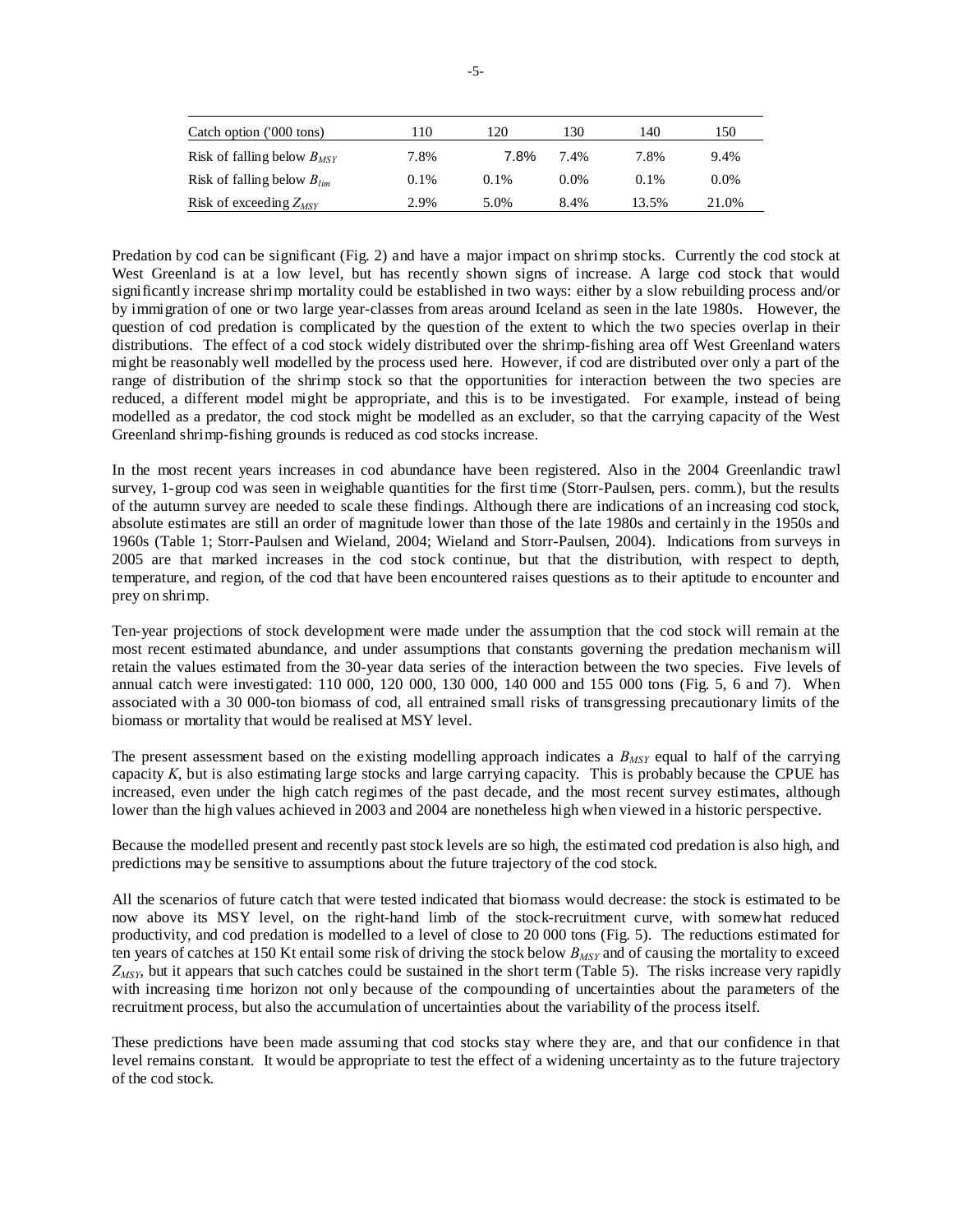#### **Precautionary Approach**

The "Precautionary Approach" framework developed by Scientific Council define a limit reference point for fishing mortality,  $F_{lim}$ , as equal to  $F_{MSY}$ . The limit reference point for stock size measured in units of biomass,  $B_{lim}$ , is a spawning stock biomass below which unknown or "low" recruitment is expected. Buffer reference points, *Bbuf* and *F<sub>bu6</sub>* are also requested to provide a safety margin that will ensure a small risk of exceeding the limits.

The limit reference point for mortality in the current assessment framework is  $Z_{MSY}$ , i.e.  $Z$ -ratio=1 and the risk of exceeding this point is given in this assessment.  $B_{lim}$  was set at 30% of  $B_{MSY}$ . The risks of transgressing  $B_{lim}$  under scenarios of different future catches have been estimated (Table 5) and are low.

#### **Acknowledgements**

I thank Carsten Hvingel, my predecessor in these functions, for having built the Bayesian model and disciplined it into an operational form; furthermore, for patiently explaining to me how to run it. Without his help, the present update, even with its deficiencies, would not have been possible.

#### **References**

Anon. 2002. Scientific Council reports 2001. NAFO, Halifax, Canada.

- Grundwald, E. 1998. Nahrungsökologishe Untersuchungen an Fischbeständen im Seegebiet vor Westgrönland. Ph.D. Dissertation, Christian-Albrechts-Universität, Kiel, Germany, 208 p.
- Holling, C.S. 1959. Some characteristics of simple types of predation and parasitism. *Can. Entomol.*, **91**: 385-398.
- Hvingel, C. 2004. The fishery for northern shrimp (*Pandalus borealis*) off West Greenland, 1970-2004. *NAFO SCR Doc.*, No. 75, Serial No. N5045.
- Hvingel, C. and M.C.S. Kingsley. 2002. A framework for the development of management advice on a shrimp stock using a Bayesian approach. *NAFO SCR Doc.,* 02/158, Serial No. N4787.
- Kingsley, M.C.S. and C. Hvingel. 2005. The Fishery for Northern Shrimp (*Pandalus borealis*) off West Greenland, 1970-2005. *NAFO SCR Doc*. 05/83 Serial No. N5188, 17 pp.
- Pella, J.S. and P.K. Tomlinson. 1969. A generalised stock-production model. *Bull. Inter-Am. Trop. Tuna Comm.*  13: 421–496.
- Schaefer, M.B. 1954. Some aspects of the dynamics of populations important to the management of the commercial marine fisheries. *Bull. Inter-Am. Trop. Tuna Comm.*, **1**: 27-56.
- Storr-Paulsen, M. and K. Wieland. 2004. A preliminary estimate of cod biomass (Gadus morhua)in West Greenland offshore waters (NAFO Subareas 0+1) in 2004. *NAFO SCR Doc.* 04/70, Serial No. N5040.
- Storr-Paulsen, M. and K. Wieland. 2005. A preliminary estimate of cod (*Gadus morhua*) biomass in West Greenland offshore waters (NAFO Subarea 1) in 2005. *NAFO SCR Doc*. 05/73, Serial No. N5178, 8 pp.
- Wieland, K. 2005. Conversion of northern shrimp (*Pandalus borealis*) biomass, recruitment and mean size from previous years (1988-2004) to the new standard trawl used in the Greenland bottom trawl survey at West Greenland in 2005. *NAFO SCR Doc.* 05/75, Serial No. N5180, 6pp.
- Wieland, K. and B. Bergström. 2005. Results of the Greenland Bottom Trawl Survey for Northern Shrimp (*Pandalus borealis*) off West Greenland (NAFO Subarea 1 and Division 0A), 1988–2005. *NAFO SCR Doc.* 05/72, Serial No. N5042.
- Wieland, K. and M. Storr-Paulsen. 2004. A comparison of different time series of Atlantic cod (*Gadus morhua*) biomass at West Greenland and their potential use for the assessment of Northern shrimp (*Pandalus borealis*) in NAFO Subareas 0+1. *NAFO SCR Doc.*, No. 71, Serial No. N5041.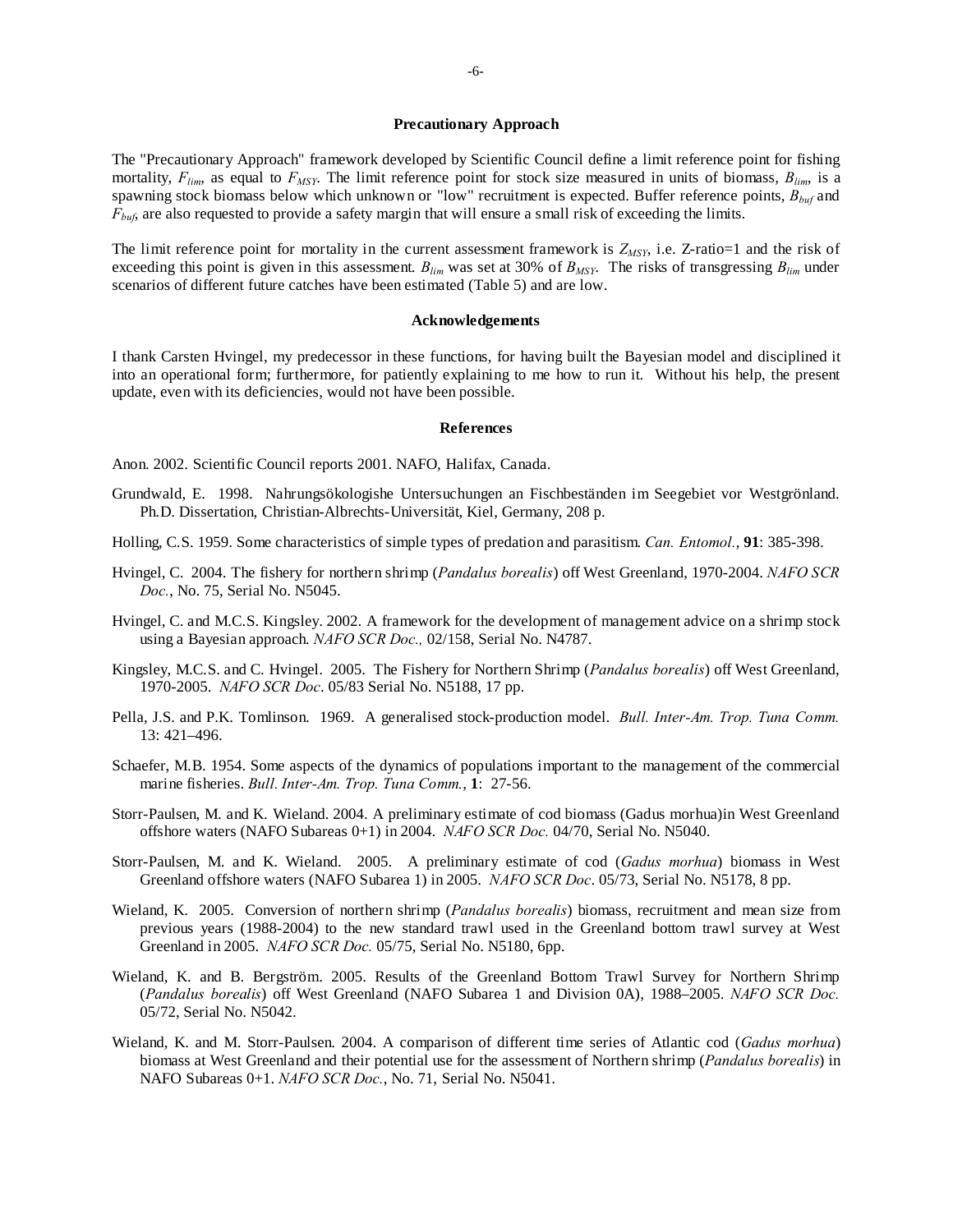**Table 1.** Input data series: catch by the fishery; two indices of shrimp stock biomass—a standardised catch-rate index based on fishery data (CPUE) and a research-survey-based index; a series of cod biomass estimates (Hvingel and Kingsley, 2002; Storr-Paulsen and Wieland, 2004, 2005); a 4-yr series of estimates of shrimp predation by cod (Grünwald, 1998).

|      | Catch   | <b>CPUE</b> | Survey  |             | Cod biomass Effective cod Predation |              |
|------|---------|-------------|---------|-------------|-------------------------------------|--------------|
|      | (000 t) | $(1976=1)$  | (000 t) | ('000 t)    | biom. $(000 t) (000 t)$             |              |
| 1955 | 6.1     |             |         | 1729        | 1818                                |              |
| 1956 | 6.1     |             |         | 1663        | 1523                                |              |
| 1957 | 6.1     |             |         | 1286        | 1343                                |              |
| 1958 | 6.1     |             |         | 1333        | 1223                                |              |
| 1959 | 6.1     |             |         | 1294        | 1131                                |              |
| 1960 | 6.1     |             |         | 1589        | 1215                                |              |
| 1961 | 6.1     |             |         | 1592        | 1195                                |              |
| 1962 | 6.1     |             |         | 1460        | 983                                 |              |
| 1963 | 6.1     |             |         | 1449        | 877                                 |              |
| 1964 | 6.1     |             |         | 1457        | 872                                 |              |
| 1965 | 6.1     |             |         | 1348        | 897                                 |              |
| 1966 | 6.1     |             |         | 1387        | 838                                 |              |
| 1967 | 6.1     |             |         | 1242        | 769                                 |              |
| 1968 | 6.1     |             |         | 878         | 577                                 |              |
| 1969 | 6.1     |             |         | 536         | 396                                 |              |
| 1970 | 10.5    |             |         | 393         | 254                                 |              |
| 1971 | 11.6    |             |         | 335         | 225                                 |              |
| 1972 | 11.9    |             |         | 228         | 186                                 |              |
| 1973 | 15.5    |             |         | 137         | 115                                 |              |
| 1974 | 27.0    |             |         | 86          | 84                                  |              |
| 1975 | 46.5    |             |         | 63          | 69                                  |              |
| 1976 | 61.4    | 1.000       |         | 133         | 136                                 |              |
| 1977 | 51.6    | 0.906       |         | 122         | 149                                 |              |
| 1978 | 42.3    | 0.707       |         | 120         | 166                                 |              |
| 1979 | 42.8    | 0.638       |         | 135         | 142                                 |              |
| 1980 | 55.9    | 0.779       |         | 107         | 158                                 |              |
| 1981 | 53.8    | 0.729       |         | 104         | 112                                 |              |
| 1982 | 54.3    | 0.938       |         | 135         | 103                                 |              |
| 1983 | 56.2    | 0.820       |         | 88          | 63                                  |              |
| 1984 | 52.8    | 0.773       |         | 53          | 39                                  |              |
| 1985 | 66.2    | 0.809       |         | 31          | 26                                  |              |
| 1986 | 76.9    | 0.865       |         | 41          | $20\,$                              |              |
| 1987 | 77.9    | 1.031       |         | 231         | 288                                 |              |
| 1988 | 73.6    | 0.705       | 223     | 307         | 301                                 | 84.8         |
| 1989 | 80.7    | 0.579       | 209     | 192         | 139                                 | 8.5          |
| 1990 | 84.0    | 0.589       | 207     | 58          | 8                                   | $\mathbf{1}$ |
| 1991 | 91.5    | 0.605       | 146     | 7           | $\mathbf{1}$                        | 2.3          |
| 1992 | 105.5   | 0.670       | 194     | $\,$ 8 $\,$ | $\boldsymbol{0}$                    |              |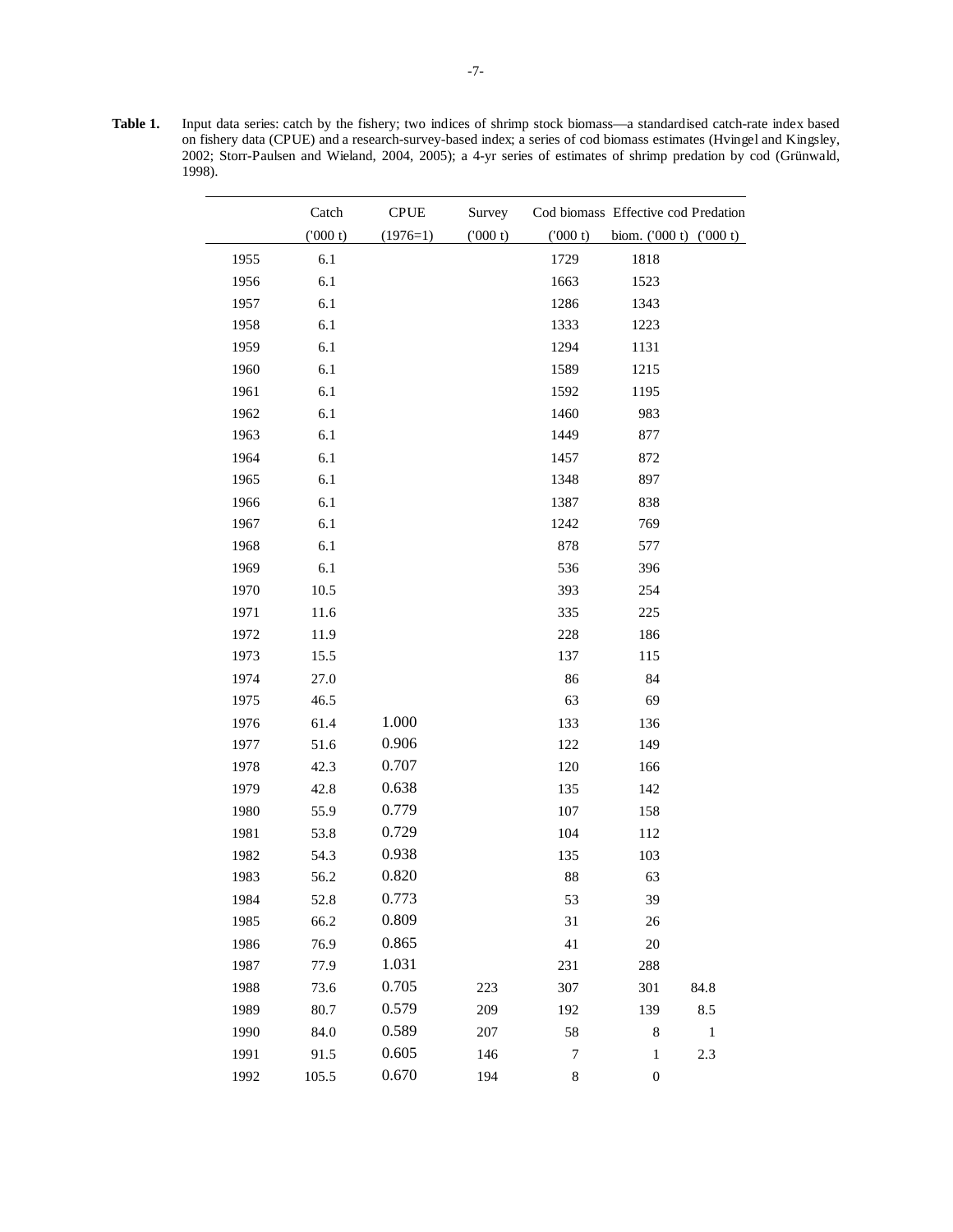| Table 1. | (continued) |
|----------|-------------|
|----------|-------------|

|      | Catch   | <b>CPUE</b> | Survey   | Cod biomass      | Effective cod Predation |         |
|------|---------|-------------|----------|------------------|-------------------------|---------|
|      | (000 t) | $(1976=1)$  | (1000 t) | (000 t)          | biom. $(000 t)$         | (000 t) |
| 1993 | 91.0    | 0.652       | 216      | $\mathbf{1}$     | $\boldsymbol{0}$        |         |
| 1994 | 92.8    | 0.638       | 223      | $\boldsymbol{0}$ | $\boldsymbol{0}$        |         |
| 1995 | 87.4    | 0.688       | 183      | $\theta$         | $\boldsymbol{0}$        |         |
| 1996 | 84.1    | 0.706       | 192      | 1                | $\boldsymbol{0}$        |         |
| 1997 | 78.1    | 0.727       | 167      | $\mathbf{1}$     | $\boldsymbol{0}$        |         |
| 1998 | 80.5    | 0.808       | 244      | $\mathbf{0}$     | $\boldsymbol{0}$        |         |
| 1999 | 92.2    | 0.901       | 237      | 1                | $\overline{0}$          |         |
| 2000 | 98.0    | 1.044       | 280      | 1                | $\boldsymbol{0}$        |         |
| 2001 | 102.9   | 1.027       | 280      | 6                | $\mathbf{1}$            |         |
| 2002 | 136.3   | 1.214       | 369      | 5                | $\mathbf{1}$            |         |
| 2003 | 120.3   | 1.278       | 548      | 5                | 1                       |         |
| 2004 | 128.5   | 1.488       | 528      | 5                | $\overline{2}$          |         |
| 2005 | 138.6   | 1.441       | 480      | 25               | $\overline{2}$          |         |
| 2006 | 140.2   | 1.423       | 437      | 23               | 5                       |         |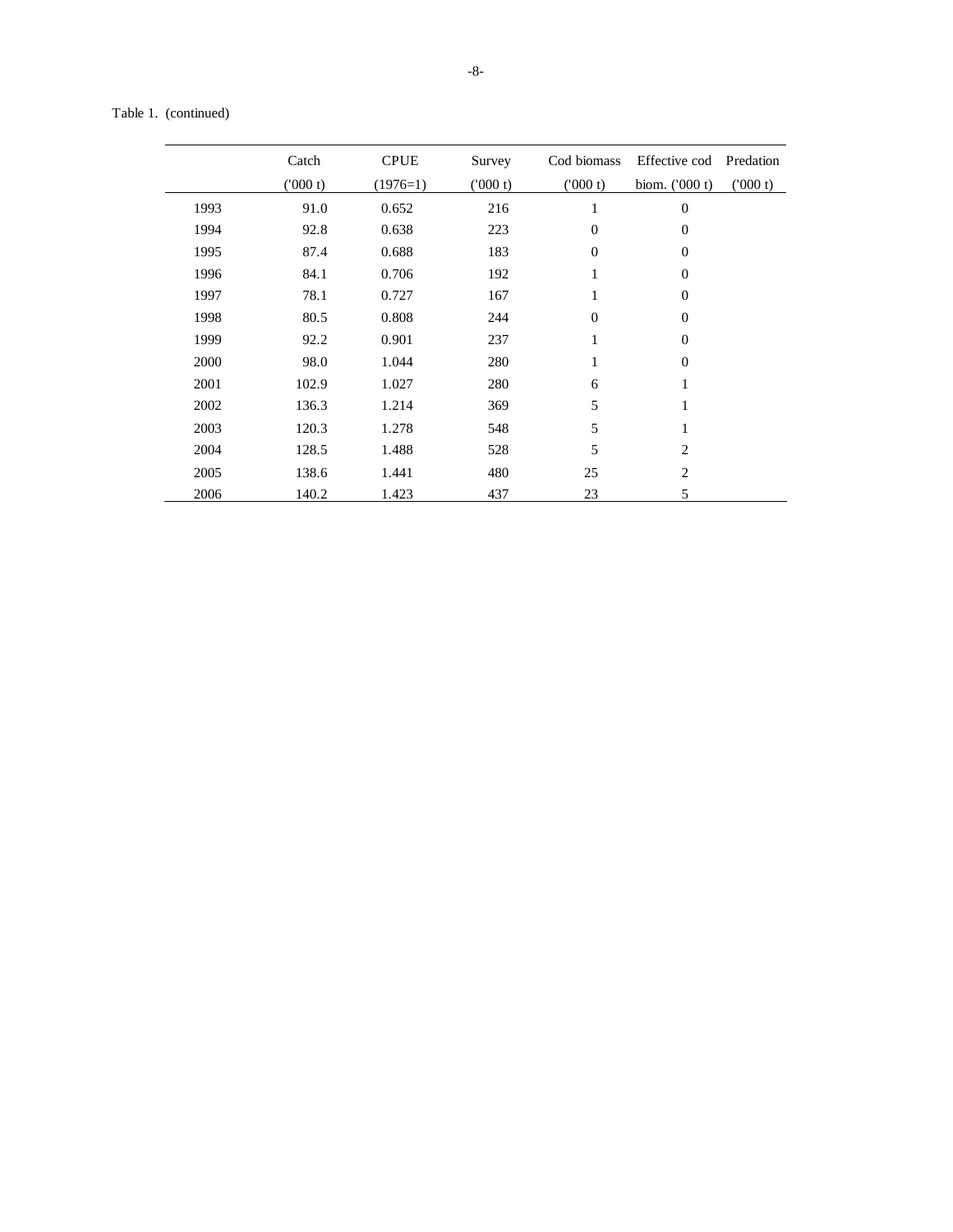**Table 2.** Model diagnostics: residuals (% of observed value), probability of getting a more extreme observation (p.extr.), conditional predictive ordinate (CPO; unscaled).

|      |         | <b>CPU</b> |                                       |          | Survey |                                       |
|------|---------|------------|---------------------------------------|----------|--------|---------------------------------------|
|      |         |            | residual (%)p extr. (%)CPO (unscaled) |          |        | residual (%)p extr. (%)CPO (unscaled) |
| 1976 | $-6.86$ | 25.4       | 0.84                                  |          |        |                                       |
| 1977 | $-4.33$ | 32.6       | 2.05                                  |          |        |                                       |
| 1978 | 4.68    | 33.7       | 3.18                                  |          |        |                                       |
| 1979 | 8.51    | 22.4       | 1.89                                  |          |        |                                       |
| 1980 | $-2.11$ | 41.2       | 3.23                                  |          |        |                                       |
| 1981 | 5.23    | 31.5       | 2.82                                  |          |        |                                       |
| 1982 | $-6.76$ | 24.3       | 1.34                                  |          |        |                                       |
| 1983 | 0.28    | 50.1       | 3.65                                  |          |        |                                       |
| 1984 | 2.97    | 41.5       | 3.67                                  |          |        |                                       |
| 1985 | 1.77    | 45.1       | 3.61                                  |          |        |                                       |
| 1986 | 1.70    | 45.6       | 3.29                                  |          |        |                                       |
| 1987 | $-9.24$ | 17.4       | 0.65                                  |          |        |                                       |
| 1988 | 5.14    | 31.0       | 3.10                                  | 0.82     | 49.4   | 1.02                                  |
| 1989 | 12.11   | 13.1       | 1.19                                  | $-5.66$  | 34.9   | $1.00\,$                              |
| 1990 | 1.11    | 46.5       | 5.89                                  | $-12.83$ | 20.5   | 0.67                                  |
| 1991 | $-4.06$ | 33.3       | 4.61                                  | 20.43    | 13.7   | 0.66                                  |
| 1992 | $-2.85$ | 38.8       | 4.85                                  | 1.63     | 48.0   | 1.20                                  |
| 1993 | 1.35    | 46.0       | 5.17                                  | $-7.50$  | 33.2   | 0.91                                  |
| 1994 | 4.00    | 35.3       | 4.31                                  | $-9.92$  | 26.1   | 0.77                                  |
| 1995 | $-2.25$ | 38.8       | 4.26                                  | 11.11    | 26.5   | 0.95                                  |
| 1996 | $-2.58$ | 38.9       | 4.31                                  | 8.63     | 32.4   | 1.02                                  |
| 1997 | $-2.66$ | 39.4       | 3.91                                  | 28.41    | 6.4    | 0.30                                  |
| 1998 | $-0.70$ | 46.9       | 4.24                                  | $-0.54$  | 48.4   | 0.95                                  |
| 1999 | $-2.02$ | 42.2       | 3.59                                  | 12.97    | 24.2   | 0.67                                  |
| 2000 | $-4.36$ | 32.8       | 2.37                                  | 7.54     | 34.0   | 0.72                                  |
| 2001 | 1.50    | 44.1       | 3.24                                  | 12.90    | 25.0   | 0.57                                  |
| 2002 | 0.03    | 49.7       | 2.83                                  | $-0.56$  | 48.3   | 0.63                                  |
| 2003 | 6.56    | 26.6       | $1.00\,$                              | $-24.59$ | 4.1    | 0.12                                  |
| 2004 | 0.46    | 47.4       | 0.88                                  | $-14.26$ | 18.1   | 0.23                                  |
| 2005 | 2.06    | 42.2       | 2.17                                  | $-7.36$  | 32.3   | 0.41                                  |
| 2006 | 0.00    | 49.7       | 2.05                                  | $-2.10$  | 43.0   | 0.51                                  |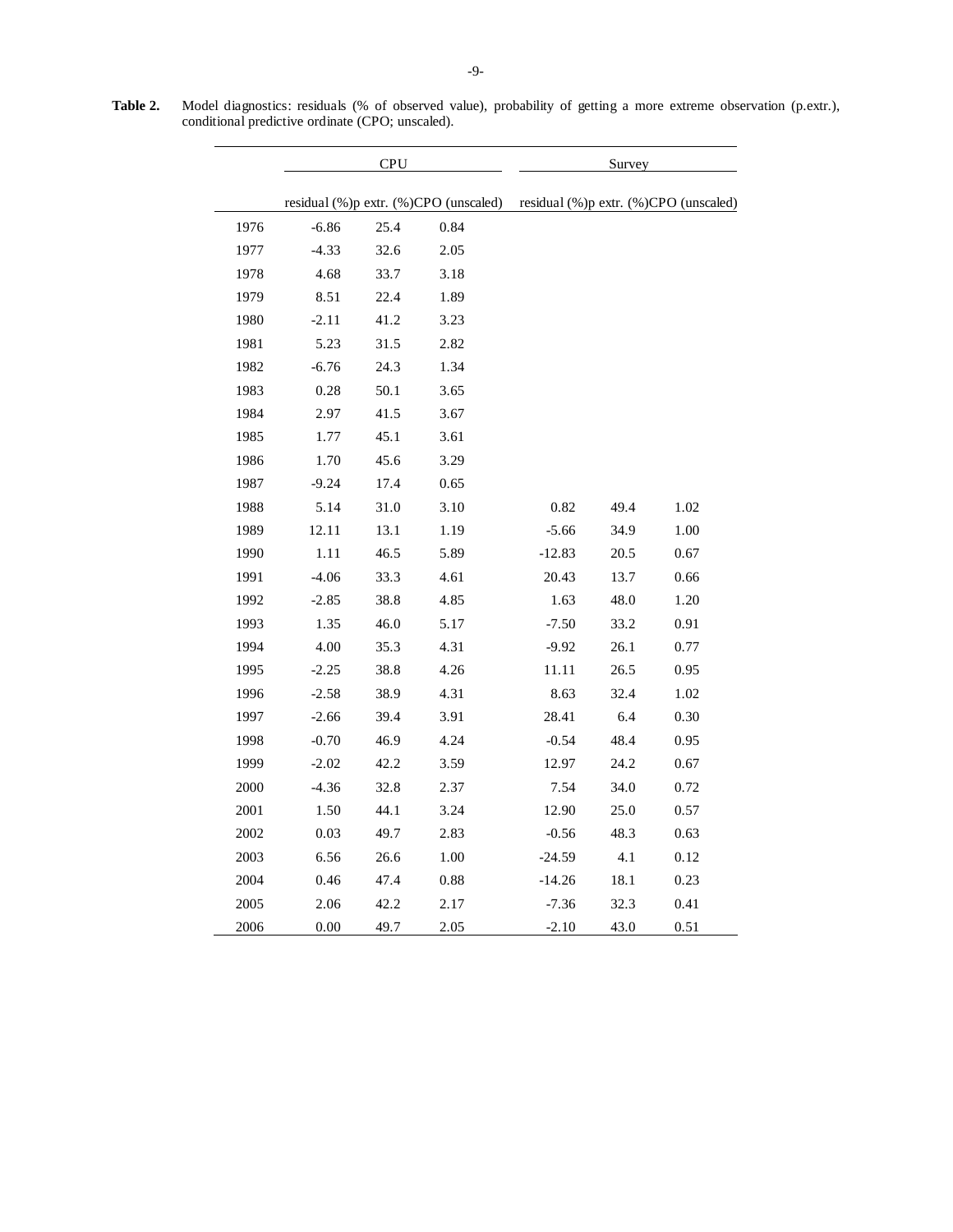-10-

|                    | $P_I$    | $\tau$   | $\mathcal V$ | $\kappa$ | $\omega$ | $O_{max}$ | $P_{50\%}$ | qc       | qs       | K     |
|--------------------|----------|----------|--------------|----------|----------|-----------|------------|----------|----------|-------|
| <b>MSY</b>         | 0.113    | $-0.005$ | $-0.168$     | $-0.022$ | 0.037    | $-0.001$  | $-0.013$   | $-0.538$ | $-0.536$ | 0.663 |
| K                  | 0.184    | $-0.010$ | $-0.105$     | $-0.042$ | 0.089    | 0.004     | $-0.036$   | $-0.794$ | $-0.793$ |       |
| $q_{S}$            | $-0.264$ | 0.008    | 0.157        | 0.037    | $-0.083$ | $-0.004$  | $-0.346$   | 0.996    |          |       |
| qc                 | $-0.265$ | 0.008    | 0.159        | 0.036    | $-0.081$ | $-0.004$  | $-0.349$   |          |          |       |
| $P_{50\%}$         | 0.078    | 0.003    | $-0.118$     | 0.015    | $-0.012$ | 0.065     |            |          |          |       |
| $O_{max}$          | 0.002    | $-0.010$ | 0.006        | 0.003    | 0.011    |           |            |          |          |       |
| $\omega$           | 0.023    | $-0.087$ | 0.038        | $-0.092$ |          |           |            |          |          |       |
| $\kappa$           | $-0.011$ | 0.036    | 0.062        |          |          |           |            |          |          |       |
| $\boldsymbol{\nu}$ | $-0.052$ | 0.028    |              |          |          |           |            |          |          |       |
| τ                  | $-0.008$ |          |              |          |          |           |            |          |          |       |

**Table 3.** Correlations between selected model parameters (for explanation of symbols, see text).

**Table 4.** Summary of parameter estimates: Mean, standard deviation (sd) and 25, 50, and 75 percentiles of the posterior distribution of selected parameters (for explanation of symbols, see text). Based on all information; 130-t. future catches

|                | Mean     | S.D.             | 25%              | Median   | 75%              | Median $(2005)$ |
|----------------|----------|------------------|------------------|----------|------------------|-----------------|
| <i>MSY</i>     | 170      | 49               | 133              | 159      | 199              | 150             |
| K              | 3133     | 1506             | 1804             | 2854     | 4437             | 2503            |
| $q_s$          | 0.228    | 0.122            | 0.128            | 0.208    | 0.302            | 0.28            |
| $q_c$          | 7.46E-04 | 3.96E-04         | 4.19E-04         | 6.82E-04 | 9.86E-04         | $7.1E-04$       |
| $B_{MS}$ y $K$ | 0.5      | $\boldsymbol{0}$ | $\boldsymbol{0}$ | 0.5      | $\boldsymbol{0}$ | 0.44            |
| $P_{50\%}$     | 2.58     | 0.76             | 2.07             | 2.52     | 3.02             | 2.88            |
| $O_{max}$      | 3.00     | 0.10             | 2.93             | 3.00     | 3.07             | 3.00            |
| $\omega$       | 8.35E-02 | $1.62E-02$       | 7.17E-02         | 8.21E-02 | 9.28E-02         | 0.081           |
| $\kappa$       | 0.153    | 0.024            | 0.136            | 0.150    | 0.167            | 0.16            |
| $1/v^2$        | 77.0     | 29.8             | 57.1             | 71.5     | 92.8             | 71.29           |
| $\tau$         | 0.308    | 0.070            | 0.261            | 0.298    | 0.346            | 0.29            |
| P <sub>I</sub> | 0.933    | 0.190            | 0.794            | 0.912    | 1.054            | 0.91            |

**Table 5.** Risk (%) of exceeding limit mortality or falling below *MSY* or limit\* biomass after 5 and 10 years of different catch rates, **'effective' cod stock assumed stationary at 22.7 Kt.** 

|         | Catch rate Prob. biomass $\langle B_{MSN}(\%)$ |                  |                | Prob. biomass $\langle B_{\rm lim} (%)$ | Prob. mort > $Z_{msv}$ (%) |                  |  |
|---------|------------------------------------------------|------------------|----------------|-----------------------------------------|----------------------------|------------------|--|
| (Kt/yr) | $5 \text{ yr}$                                 | 10 <sub>yr</sub> | $5 \text{ yr}$ | 10 <sub>yr</sub>                        | $5 \text{ yr}$             | 10 <sub>yr</sub> |  |
| 110     | 10.9                                           | 13.9             | 0.0            | 0.1                                     | 6.5                        | 10.4             |  |
| 120     | 11.4                                           | 17.0             | 0.0            | 0.2                                     | 11.5                       | 17.2             |  |
| 130     | 13.2                                           | 21.6             | 0.0            | 0.6                                     | 18.3                       | 24.4             |  |
| 140     | 18.2                                           | 27.5             | 0.0            | 1.4                                     | 26.0                       | 33.4             |  |
| 150     | 18.6                                           | 31.0             | 0.1            | 2.7                                     | 33.4                       | 39.8             |  |

\* limit biomass is taken to be 30% of *Bmsy*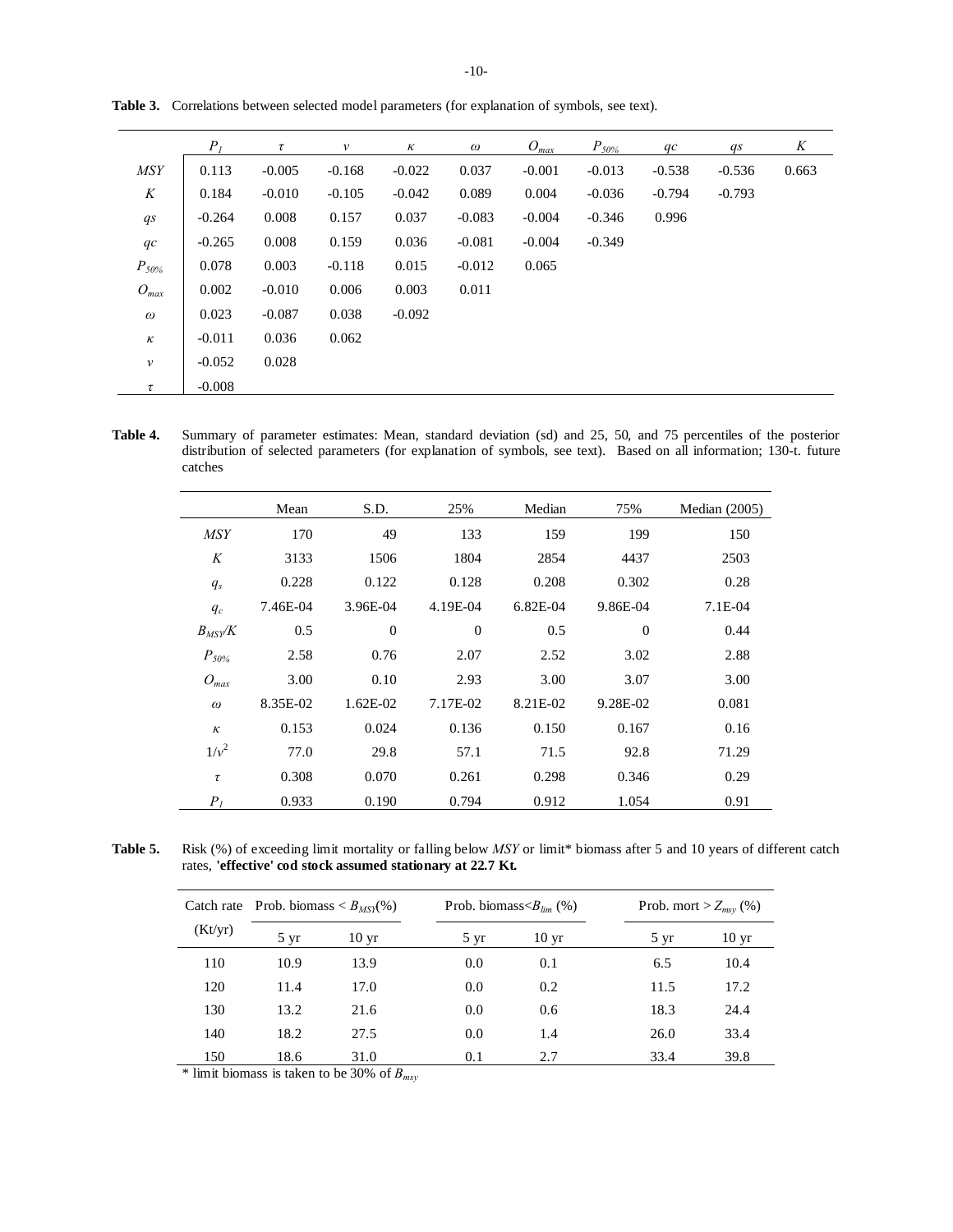

**Fig. 1.** Shrimp in Subareas 0 and 1: data series providing information for the assessment model. Catch by the fishery; shrimp fishable biomass indices (shrimp≥17 mm CL) based on standardised commercial catch rates (CPUE-index) and research surveys; biomass estimates of cod and a four-year series of predation estimates based on stomach sampling.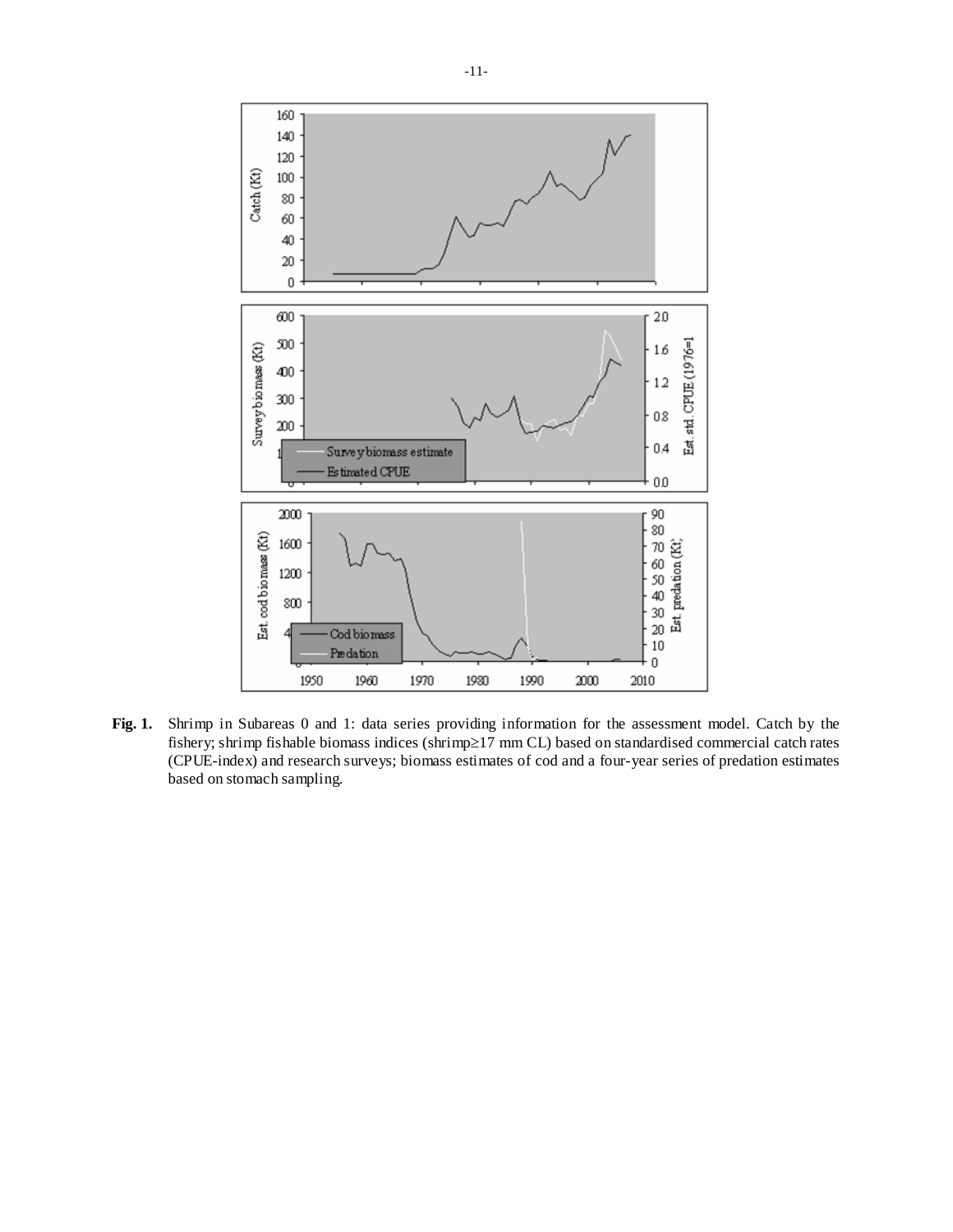

**Fig. 2.** Shrimp in West Greenland: modelled shrimp standing stock fitted to survey and CPUE indices.



**Fig. 3.** Shrimp in West Greenland: estimated median consumption of shrimp by cod.



**Fig. 4.** Shrimp in West Greenland: median estimates of biomass-ratio (*B*/*BMSY*) and mortality-ratio (*Z*/*ZMSY*) 1976– 2015.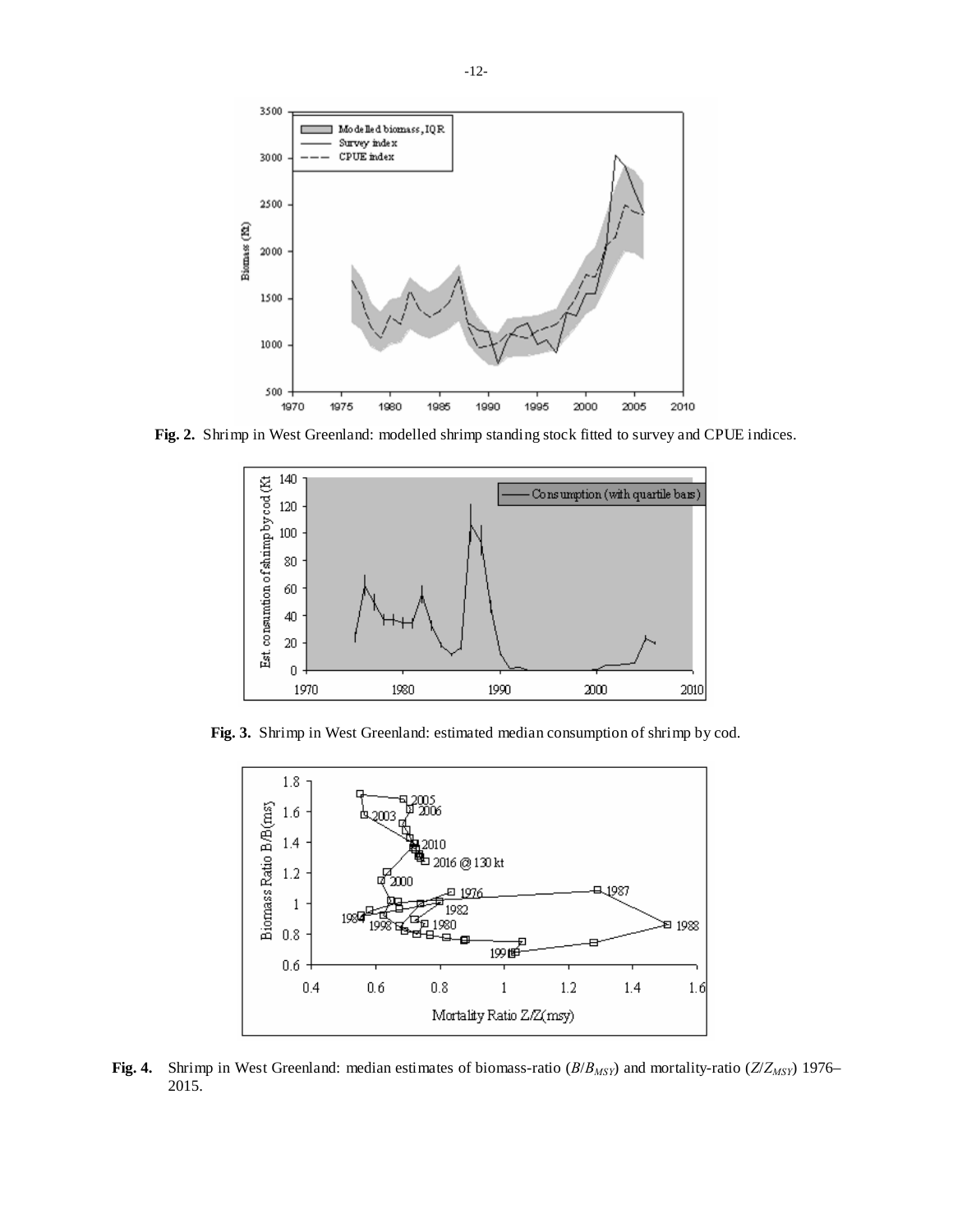

**Fig. 5.** Shrimp in Subareas 0 and 1: annual likelihood that biomass has been below  $B_{MSY}$  and that mortality caused by fishing and cod predation has been above *ZMSY* 1976–2004.



**Fig. 6.** Increasing risk with time of transgressing *Bmsy* at catch levels 110–150 Kt/yr



Fig. 7. Increasing risk with time of transgressing  $Z_{msy}$  at future catch levels 110–150 Kt/yr.